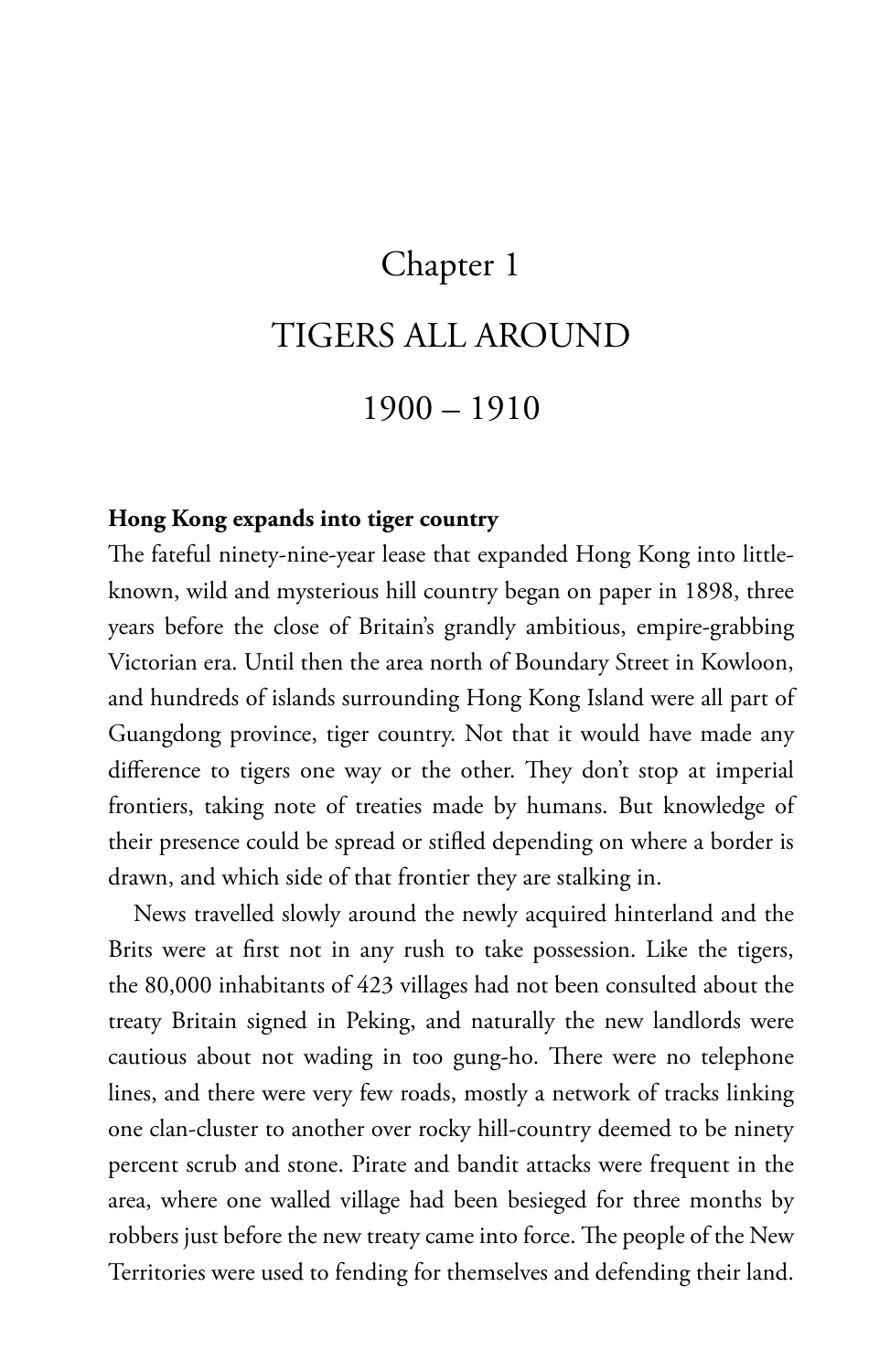There was a battle-hardened, trained and organised militia always ready to meet unwelcome interlopers, whether four-legged or two-legged.

The date was set to raise the flag at Tai Po on 17<sup>th</sup> April, 1899. A British reconnaissance trip was organised on the  $14<sup>th</sup>$  when a number of policemen escorted by local Hong Kong volunteers travelled into clan territory and were greeted by unfriendly, uniformed men and a wall of pointing artillery. Taking no chances the British contingent made a calm retreat, only to return two days later with reinforcements armed with Maxim machine guns, and naval support out at sea from a gunboat called HMS *Fame*. It was after all the era of gunboat diplomacy, the great oxymoron, and the idea of avoiding a gung-ho takeover was instantly forgotten. Historian frank Welsh informs us that "some Chinese" were killed and wounded, there were no British casualties and the flag was hoisted on 16<sup>th</sup> April.

Unfazed by local hostility, the British commander, Captain Berger, felt he was in a place that was good for the soul. He wrote "after the basely material life one continuously sees in Hong Kong, it was certainly a treat to find oneself among purely natural people where a man would not actually die if he had forgotten to put a flower in his coat, or to curl the ends of his moustache."

The "purely natural" people came back at the Brits in a force of 3,000 on the  $17<sup>th</sup>$ , a day after the flag-raising, but their locally forged crossbows, firearms, crackers and gongs were no match for recoil-operated guns capable of firing 600 rounds per minute. They were easily repulsed leaving "several hundred" casualties. A flippant colonialist noted that "the gravest injury to the British forces was caused by an enraged and patriotic buffalo."

Taking no chances with his new charge, the boss of Britain's latest expansion, James Stewart Lockhart, quickly took the opportunity to establish his authority when three inhabitants were murdered. He burned down the houses of the suspects.

Police posts were built, roads laid, and telephone lines erected. Some kind of peace-like equilibrium was somehow imposed. News from the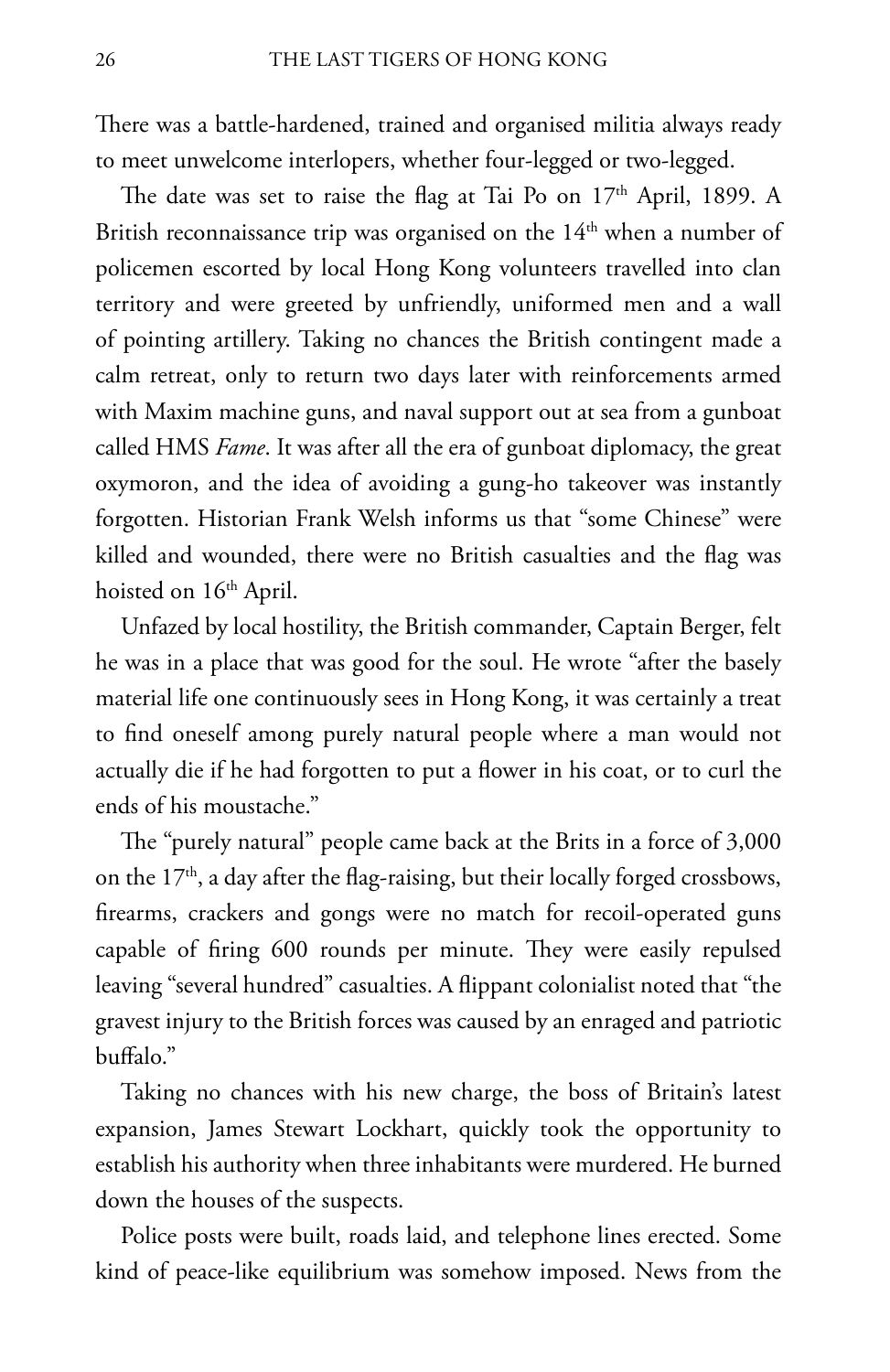New Territories started to filter through, and with that came the first reports of tigers in the British crown colony of Hong Kong.

### **The bones of the beast**

In the  $20<sup>th</sup>$  century tigers were reported with fascination and enthusiasm from the beast's heartlands of Bengal, Burma, Indonesia and the Malay peninsula including Singapore. But when they surfaced in Hong Kong the stories were treated with scepticism. That was the pattern that started early in the century and would never be shaken off.

Yet as early as february 1901 a correspondent saw the remains of a tiger in the New Territories and confirmed what all the villagers already knew – that the tigers were there. Rumours reaching the city had enticed several hunting parties to go exploring the New Territories. Mr C.H. Gale was on one of these adventures when he came across the remains of a big cat.

"from what I saw of the bones, the animal must have been of fair size for this part of China," wrote Gale in a disappointingly glib, and short, report in the *China Mail*.

That was it.

Our first tiger confirmation of the century was dropped into the conversation as a slightly gossipy titbit that presumably should not excite the grown-ups too much. It was the first of more than 100 reports from within the Hong Kong boundary that would drip-feed through the colony up into the 1960s.

On the one hand, tigers were taken for granted at that time. People did not know that the species would be down to its last few thousand within a few decades, and that trying to save it would become a multinational multi-million-dollar industry. On the other hand, the species was also inherently exotic when they appeared in India, Burma or Malaya. Yet for some reason, in Hong Kong their appearances seemed either humdrum or suspect. To be fair, perhaps seeing a few bones in the New Territories doesn't compare with the tales of ferocious attacks, daring hunts and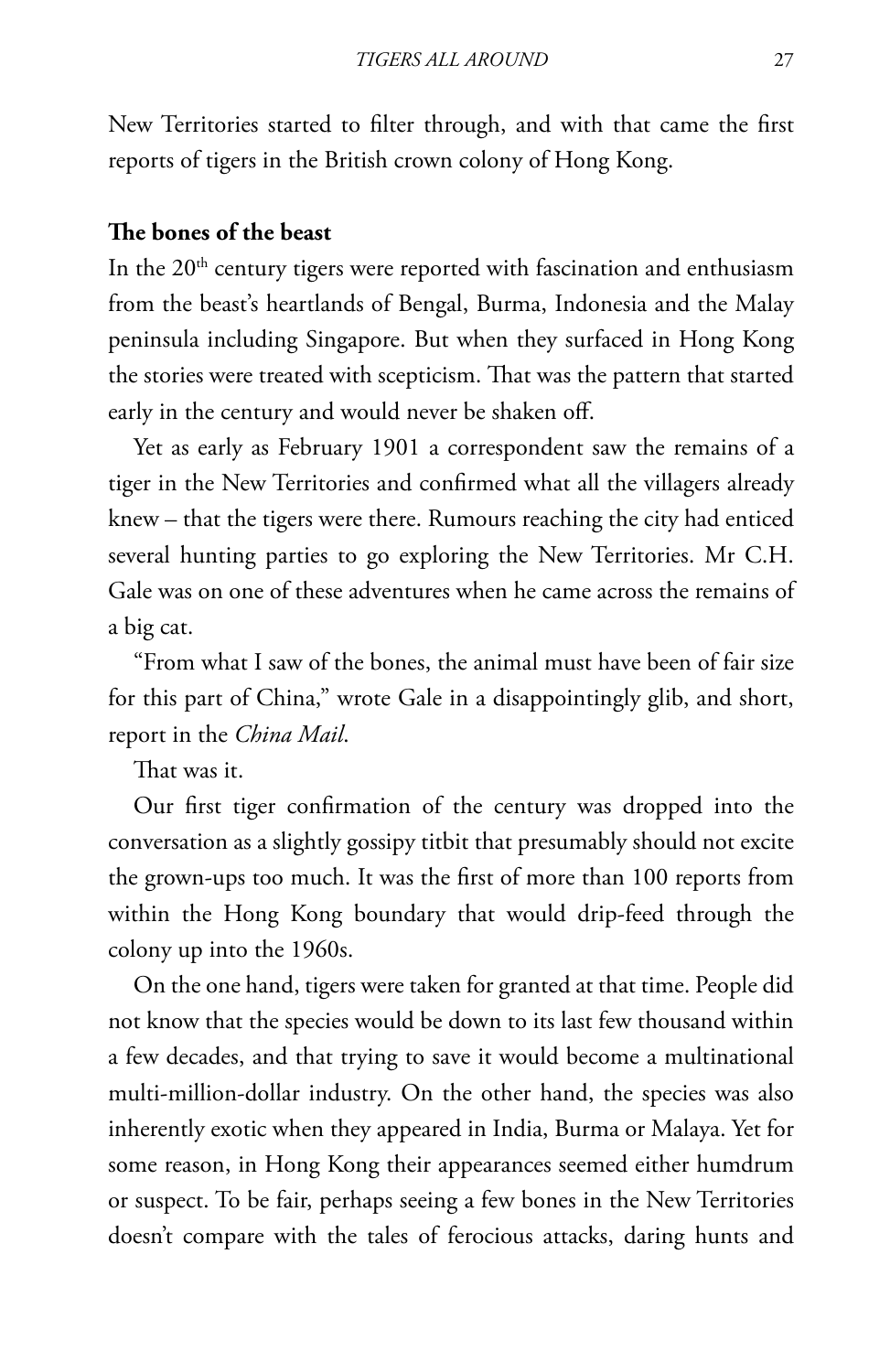sheer spectacle that were regularly reported from neighbouring lands in the early decades of the 20<sup>th</sup> century.

#### **Gladiators vs potshots**

In Indonesia there were gladiator-like man versus tiger shows for entertainment. On one occasion huge crowds turned out to watch twelve tigers battle against hundreds of flimsily armed men. The tiger-fighters entered the arena and formed a square around cages, the *Hong Kong Telegraph* reported from Java on 6<sup>th</sup> March 1900. The beasts were let out two at a time and prodded and stoned until they made an enraged charge at the line of humans holding up a wall of spears.

Twice, plucky felines broke through the spearmen and caused panic, but they were chased down and demolished. The blood sport lasted three quarters of an hour. "All the tigers fell in the unequal contest," the paper concludes without commenting on whether there were any human casualties. Not surprisingly, the Javan tiger was one of the first tiger species to be declared extinct later in the century.

The South China tiger was not to last much longer either, but in the first half of the  $20<sup>th</sup>$  century there were still thousands of them in the southern provinces of China. Hongkongers regularly got news from around the trading posts in the region. It wasn't that tigers chose those spots, it was that foreign correspondents were there for other reasons, such as trade, economy and politics, and they just kept coming across good tiger yarns on their beat. The tales that emerged were numerous and consistent, including marauding livestock thieves and terror-inducing man-eaters. Every now and then 'Big White Hunters,' gun enthusiasts and have-a-go heroes from Hong Kong made the trip to Guangdong and fujian to stalk the Lord of the Hundred Beasts. Had they been patient, they could have got one in Hong Kong.

In September 1902, a farmer from a village called Chin Wan found three of his cows dead. Determined to catch the culprit he sat up all night to keep watch. He got more than he bargained for on his lonely vigil when two tigers appeared, crawling around looking for their prey. He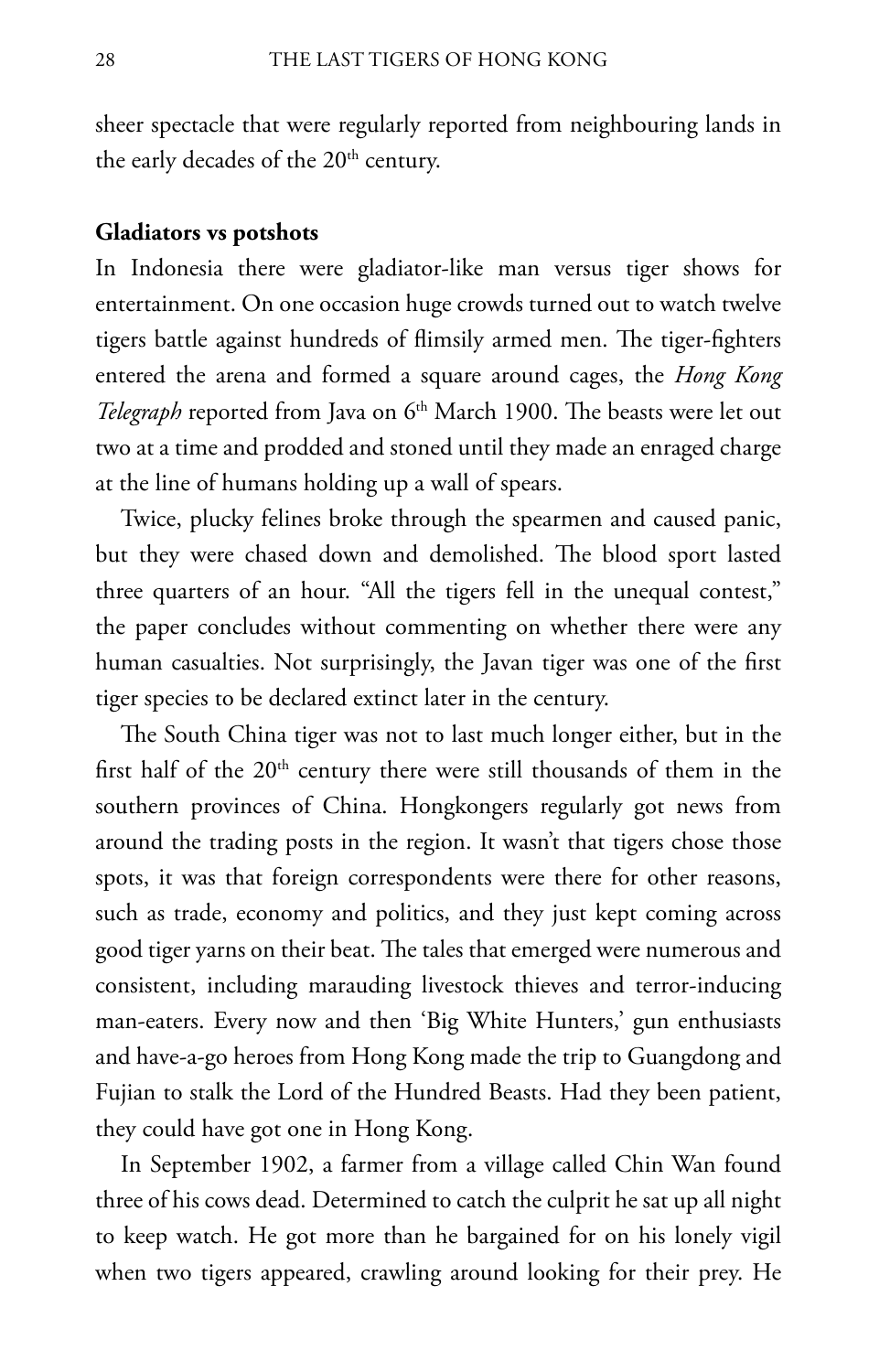

*He got more than he bargained for on his lonely vigil when two tigers appeared*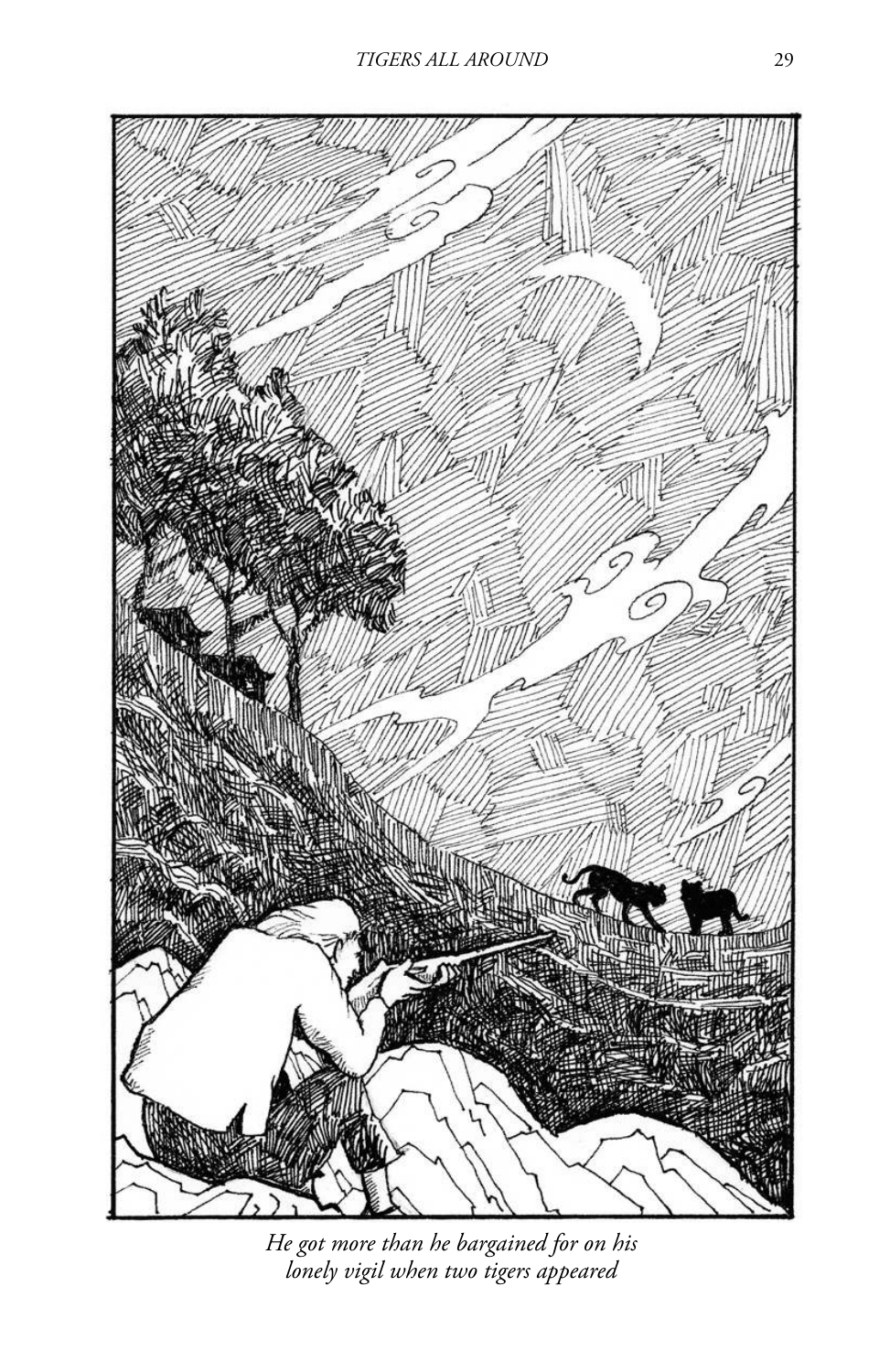took a pot-shot or two, but he failed to down either of them. The farmer recovered some of his loss by selling off the flesh of his dead cows at the local market.

The newspaper made a call out to its readership, "here is a chance for our local sports to take a trip to the place indicated to get rid of the undesirable intruders." But our first confirmed bag on Hong Kong territory was still 13 years away.

### **District of man-eaters**

The Hong Kong farmer should have considered himself lucky to have survived. Although it doesn't seem that many people in Hong Kong were killed by tigers, the man-eaters were out there in neighbouring provinces stalking people right into the middle of the century. Less than two months before the New Territories farmer's three-cow loss, there was a large beast over the border roaming around the village of Tak Hing on the West River, killing people and traumatising the living.

A missionary made a heartfelt appeal to Hong Kong readers, asking them to come up and shoot the animal. One plucky reader responded, perhaps seeking glory, perhaps hoping to help his fellow man. Either way he was drawn to the great task with the best of intentions, only to return empty handed.

It sounded like a chaotic hunt: "The tiger while waiting for this man to shoot him managed to eat a Chinaman within two hundred yards from where the hunter was keeping his vigil. The tiger is described as a very large one and has eaten over a dozen men this summer."

There was a close call in Hong Kong a couple of years later when a badly wounded man was brought into Tai Po. He had been working in a field at Au Tau, in Yuen Long district, when a tiger suddenly appeared and sprang on him, "severely mauling him about the shoulders, back and arms." His life was probably saved by his brave workmates who beat the beast back into a retreat. He was eventually taken to the Government Civil Hospital, while a party of "enthusiastic sportsmen" went on another failed campaign to "secure his skin."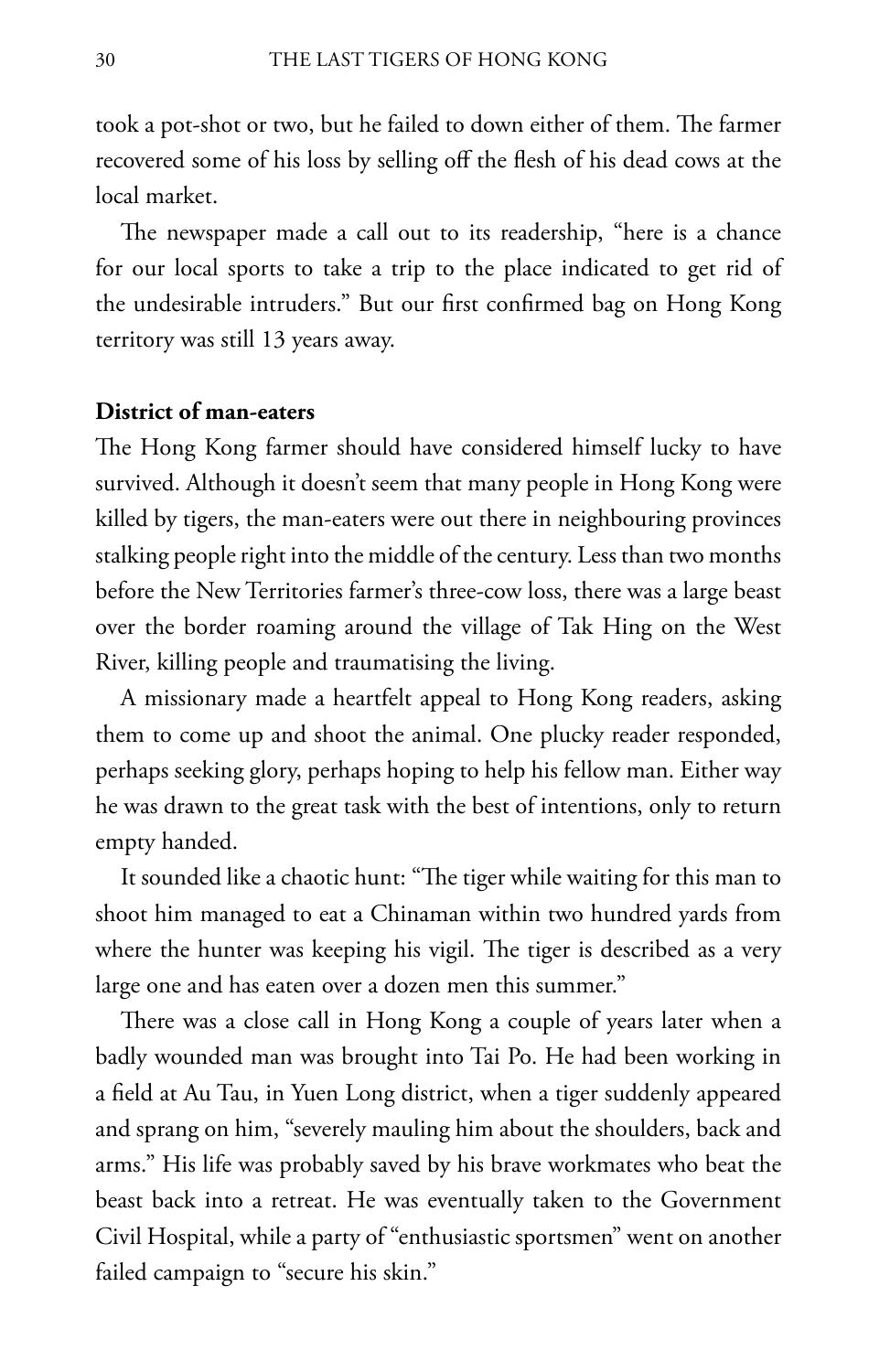### **Winchester at full-cock**

Tiger hunting is not easy. The animal is extremely sly and until it decides to charge, practically invisible. In a place called Koon Wui, Guangdong province, another hunter set off on a trip in June 1904 that "though unsuccessful, afforded plenty of enjoyment and excitement."

Having got to the tiger-infested district, the hopeful adventurer haggled with locals for a dog, and headed up the hills to the tiger lair. He didn't need a particularly fine dog – no pedigree hunting hound was necessary, just a dumb mutt would do – as its sole purpose was to be tiger bait.

He also needed personnel, trackers and beaters, but he complained it wasn't easy to get local people to join his hunt, noting that "the Chinese stand in the greatest terror of the tiger, and even apply the propitiatory adjective 'venerable' to it." He did concede though that without effective weapons against the "formidable beast" the fear was justified. He managed to find one "sturdy yokel" and set off with him to spend the night in a deserted hut at the end of a narrow valley. The family that had previously occupied the isolated building had fled in fear of the Lord of the Hundred Beasts.

"I was not sorry then we reached the shelter of this hut," he wrote, "for the Chinaman with me had a nasty trick of looking over his shoulder at every bush and hillock which we passed. He evidently feared that the hunter might become the hunted, and, as it was pitch dark, this prospect was decidedly unalluring." They tied the dog up to its sacrificial post and installed themselves in their hideout. The hunter took watch from a loft window.

The marksman was extremely frustrated when the canny dog remained dead silent all night long, instead of howling in terror as it was supposed to. The canine obviously knew its life was in great danger, and only by keeping quiet would it have any chance of prolonging its life. It even held its mouth tightly shut when the would-be shooter could hear a tiger within 400 yards emitting a hunting whine, in search of prey.

"Thoroughly disgusted and feeling much inclined to slaughter the dog which has saved its skin by keeping silent," the intrepid adventurer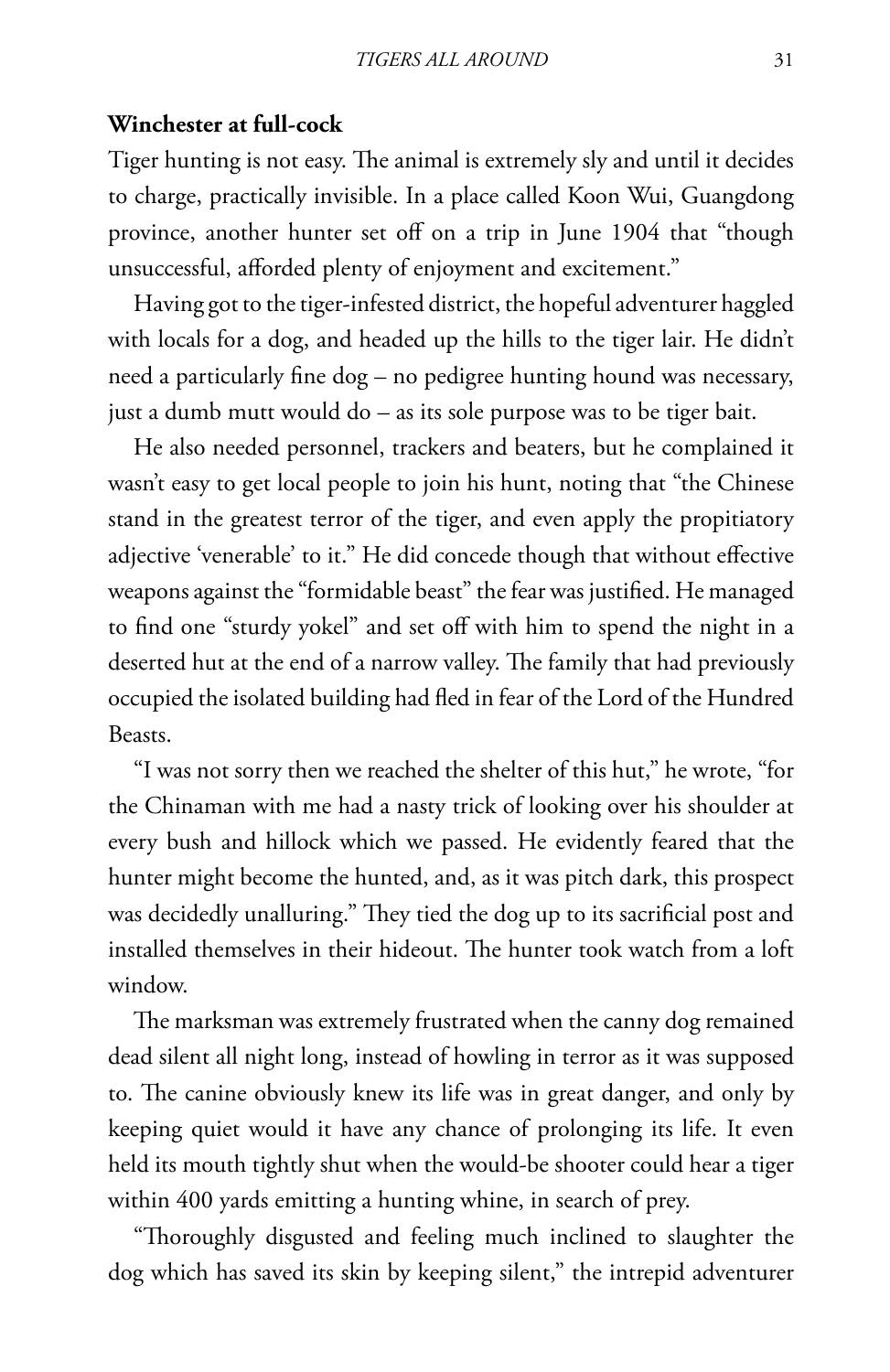and his sturdy yokel pushed on the next day, like the Don Quixote and Sancho Panza of southern China.

They met a party of woodcutters who pointed to a trail of spoors – tiger paw-prints. They followed the marks until they saw where the predator had laid down to rest, and put its claw marks in a pine tree. The hunting duo continued, following the fresh tracks, until they reached an area of dense jungle almost surrounded by hills to form a natural amphitheatre in a place traditionally known as an ancient abode of tigers.

Sancho climbed up onto a higher ridge and rolled stones down the walls of the dip in an effort to flush out a tiger as the Don waited "with a Winchester at full-cock."

Nothing happened.

Undeterred, the hunter followed a narrow trail and entered the thick jungle. The wild foliage closed right in on him and he ended up on his hands and knees until he found a "black and awesome cave" in the hillside. He hesitated for a moment, then shot blindly into the abyss.

"After some time I emerged from the jungle in a very dishevelled condition, and with no 'bag' to console me, but nevertheless the excitement and enjoyment had been considerable."

He was convinced that given enough time, it would be possible to get a tiger at that spot. four had been killed the previous year and he urged like-minded adventurers to go there armed with a gun to "earn the gratitude of the neighbourhood by ridding it of some of these dangerous pests," like he hadn't.

Another hunt took place near Pakhoi a little while later. Two English men went looking for the King of the forest with a pig and goat in tow. They returned humbled, minus pig and goat, admitting they took a shot at the King but missed. The villagers were said to be disappointed because they lived in terror of the beast.

#### **Leave it to the yokels**

Three female peanut harvesters, without the benefit of a Winchester, or anything like it, had a different story in the same area in July 1905. The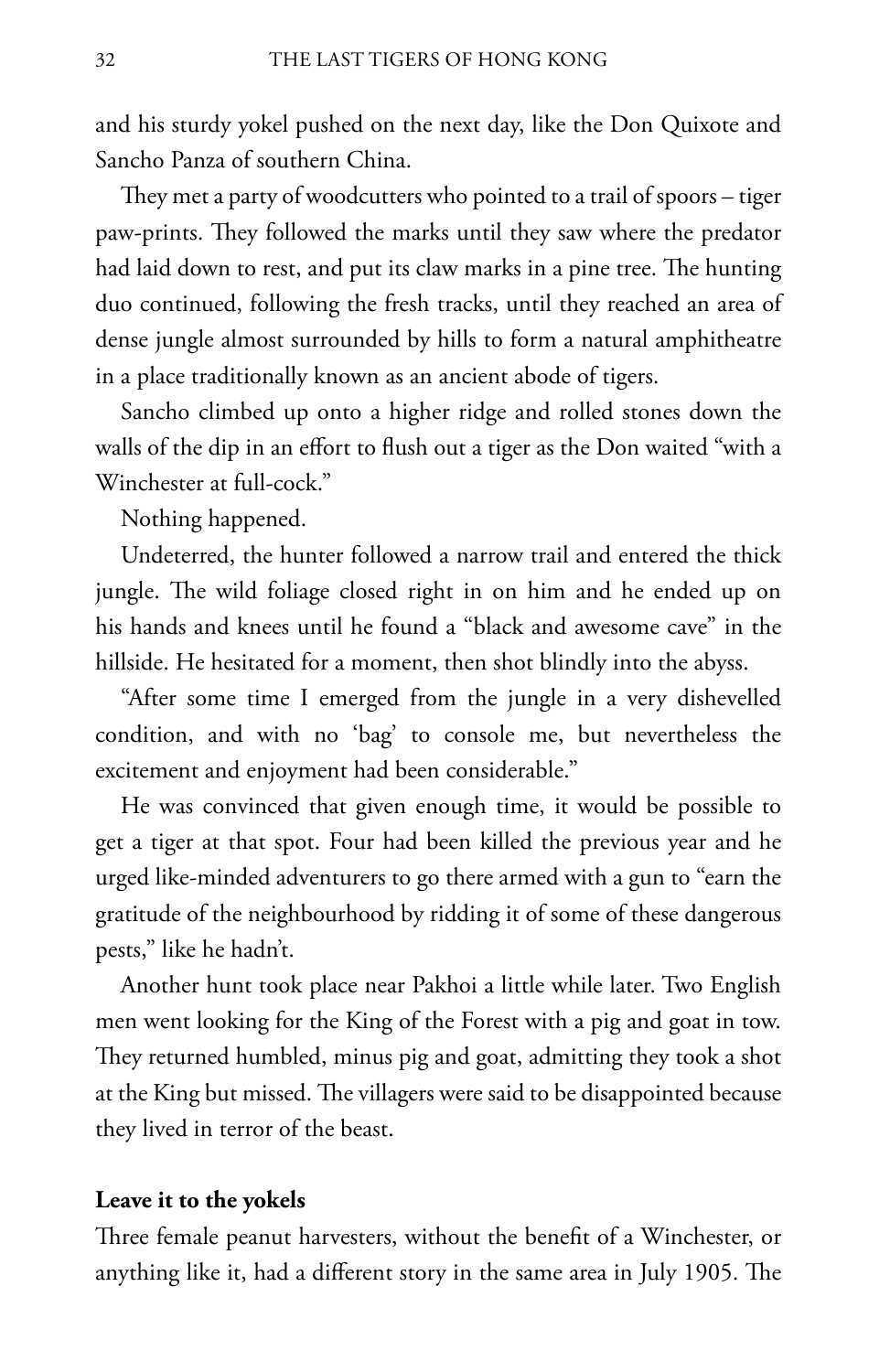women were up in the hills to gather a harvest and had set up a small hut to sleep overnight. They woke up to a sound they at first thought was a robber, only to find a tiger at the entrance. They flung themselves into a fierce and screaming attack with their defensive spears and brought down the 200-pound beast. Villagers heard the racket and ran up to the rescue with clubs and spears and finished the job off when they got there. They carted the corpse of the King of the Beasts off in a wheelbarrow and sold the meat at a market in Pakhoi.

And so the reports from the neighbourhood kept coming in.

In August 1905, Hong Kong sportsmen were encouraged to go after four tigers that lived in a cave near a place called Kai Kum Shan, north of Canton. Every afternoon the tigers descended from their lair and ate village dogs. The neighbourhood originally swarmed with dogs, but now there were only one or two left. The terrorised locals dared not leave their houses after 5pm. They had managed to persuade some soldiers to go and kill the big cats, but when the hapless troops actually saw the beasts, one of them was so terrified that he couldn't hold on to his gun. The others took that as an excuse to bring him back to the village and abandon the hunt. That is why besieged residents called for European braves to make the three-hour trip upriver from Canton.

A week later a party from Hong Kong, made up of Major Hatch, Lieutenant Maclean and Lieutenant Borton, along with Mr Sung Kok Pang and four Indians, took up the challenge. They camped overnight and at dawn stationed themselves at a narrow pass that they reckoned the tigers would have to come through. They waited there until they spotted three tigers.

But there was a problem.

The villagers had come out *en masse* to witness the sport. The tigers saw the crowd and sensed something was not right. Thus spooked they changed direction. After two more days of trying to sneak up on the stealthy felines, the hunting party decided to change tactics. They tied up a goat near the lair and waited. Once again the striped marauders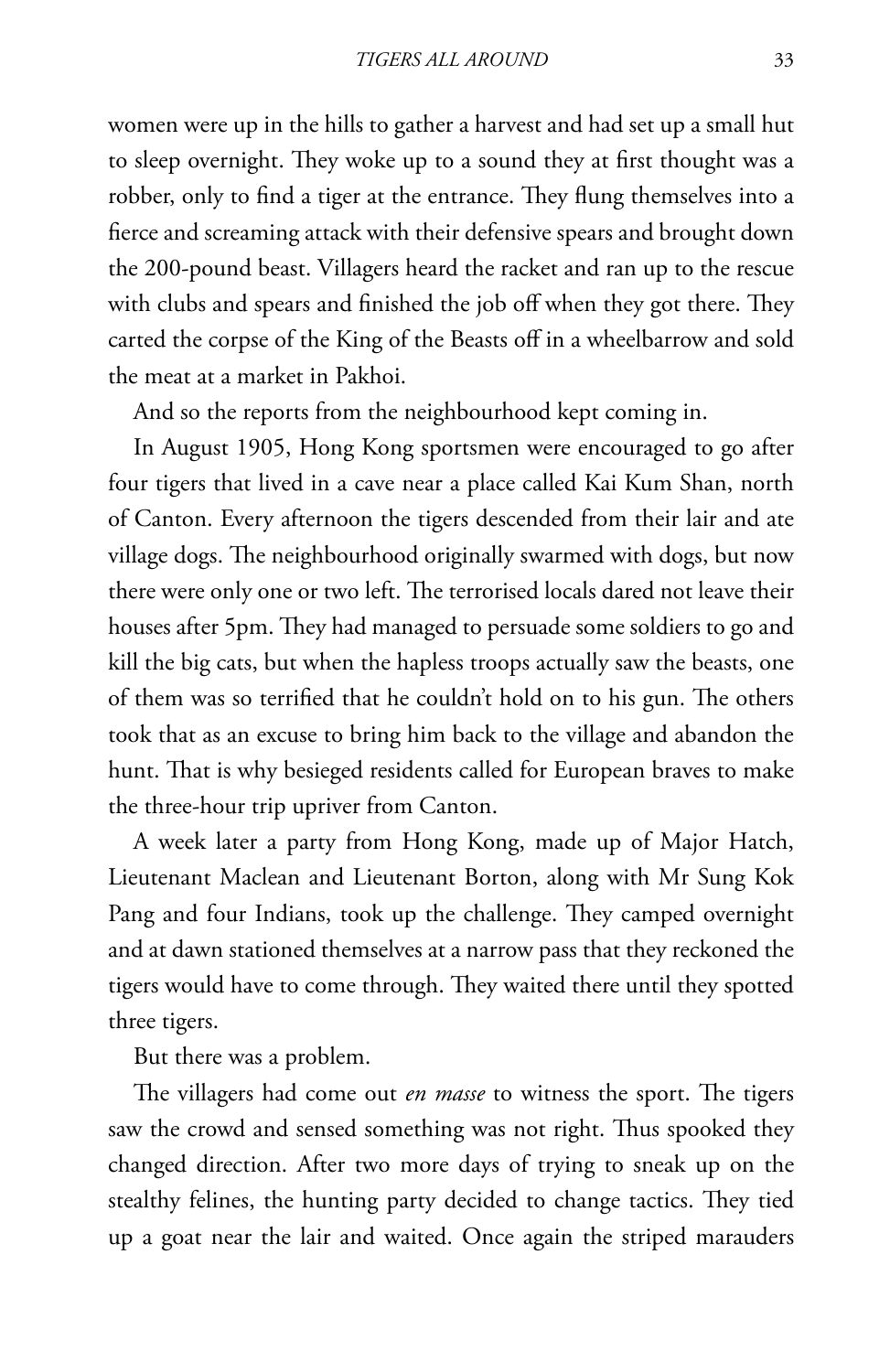remained invisible. The party returned empty-handed and a few days later a child was killed by the beasts.

Meanwhile in the same month, another tiger was killed over at Pakhoi by "peasants." The carcass was brought to town and "disposed of in the usual way," which presumably means chopped up and sold off at market.

### **Here come the Nimrods**

It was a time of great change, and a time to stop taking old assumptions for granted. In 1905 Japan shocked the world by winning a war against Russia, a European imperial power. The two nations fought over tiger country: north-east China and the Korean peninsula. Manchuria was the territory of the formidable Siberian tiger, and tiger hunters were still active at that time in North Korea, tracking the big cat there.

At the other, warmer end of China, in Hong Kong, Sun Yat-sen, father of the nation, was plotting revolution against another old imperial power – the Qing dynasty. Taking shelter in the British colony, nationalists established bomb factories, collected arms, recruited troops and plotted coups in Canton and Kwangsi. Qing authorities were much perturbed by the *de facto* shelter that Hong Kong had become, and they attempted to extradite at least one of the leaders of the conspiracy to Canton on trumped-up charges of robbery.

Meanwhile, just across the Pearl River from Hong Kong, at a spot that perhaps is visible from Tiger Hill on Lantau on a clear day, ten people from one village, and twenty more in the surrounding area, were killed by tigers in early 1906. A district around a Hakka village about 40 miles from Macau, which was already suffering from a spate of robberies and a deadly outbreak of smallpox, became infested with a band of tigers. In another heartfelt appeal a writer urged Hongkongers to take up the gun and make the journey across the river to help these people. "Why cannot some of the Nimrods of Hong Kong inaugurate a great hunt and thus clear out these monsters?...it is a great shame that not more than 100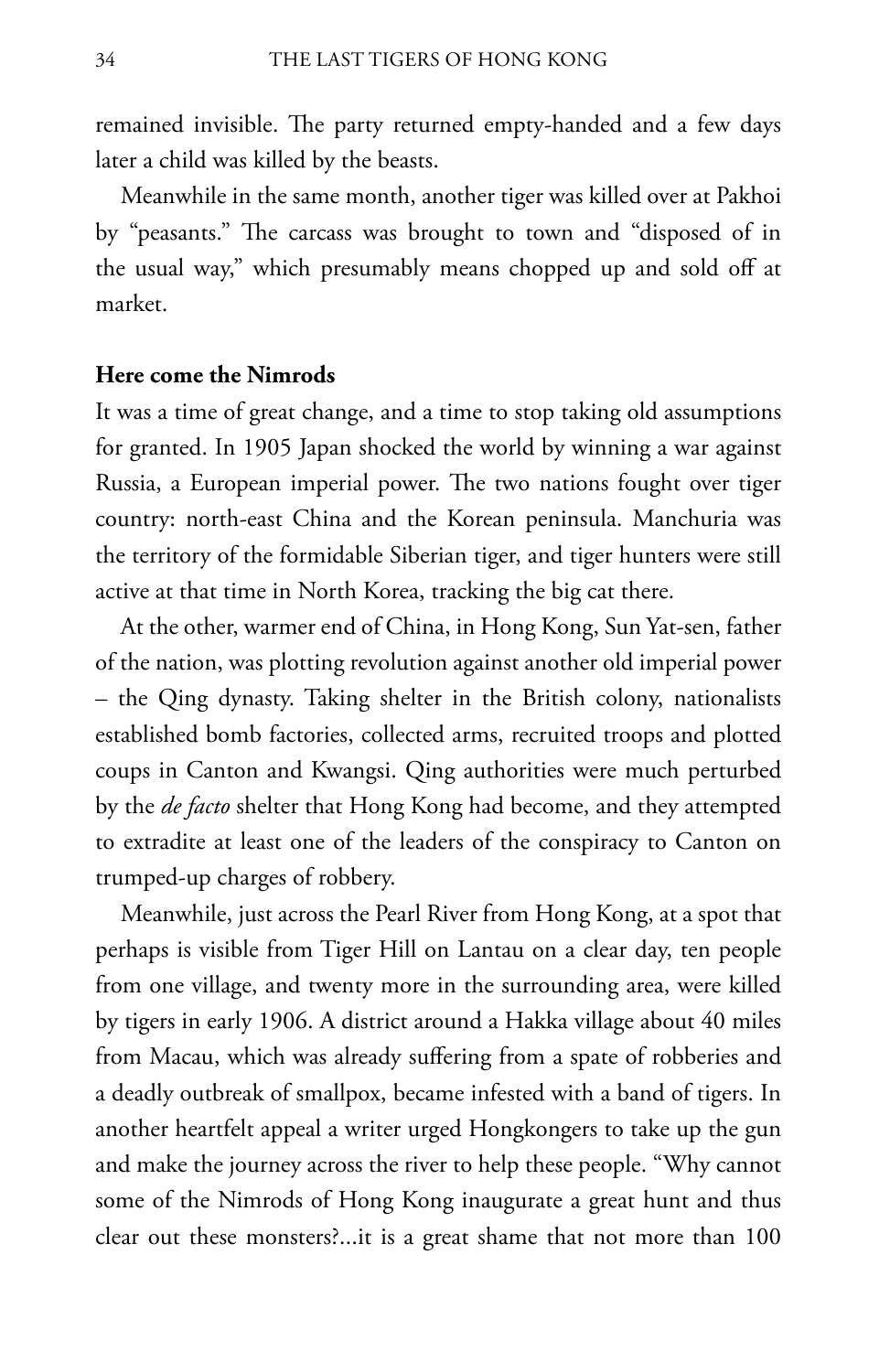to 120 miles from Hong Kong within easy reach, these wild beasts are permitted to carry on their depredations."

Perhaps frederick Lugard, governor of Hong Kong, could have helped. Apparently he was a bit of a nimrod himself. He arrived in 1907 after tours of duty in Afghanistan, Sudan and Burma, with a reputation as a big-game hunter. His favourite rifle was said to have been bought from the reward he earned for killing a man-eating tiger. Unfortunately we don't get to hear if he put the shooter to good use in or around the territory. Instead he spent energy on tussling with ministers of the Liberal government in London, who were morally outraged that the opium trade was still going on in Hong Kong. Lugard knew only too well that the drug provided a handy revenue stream and neither he nor his local administrators were ready to let London's qualms get in the way of good profit.

The formal meaning of "nimrod" is a skilled hunter, but in American slang it is used to mean an inept person. That ambiguity seems to suit the stories of hunters well, where breathtaking daring and ingenuity often travel side-by-side with unfathomably bad decision-making. One nimrod expedition in China met with success under circumstances that are difficult to imagine planning and voluntarily undertaking. A tigress was shot in a cave near Amoy.

#### **Cave hunting in China**

Edwin Pinches and his companion followed the instructions of local Chinese guides and spent a night at a mountain temple. At dawn they scoured the landscape and spotted a big cat making its way back from a night-hunt. They watched it enter a cave. Having checked the cave had no other exits, the braves tossed for the first shot, and sent their Chinese scouts in to locate the tiger. The fearless scouts returned unscathed to report that there was indeed a tigress and two cubs deep inside the cavern.

The nimrods silently entered in single file. At some points the passage became so narrow that they had to crawl through on hands and knees,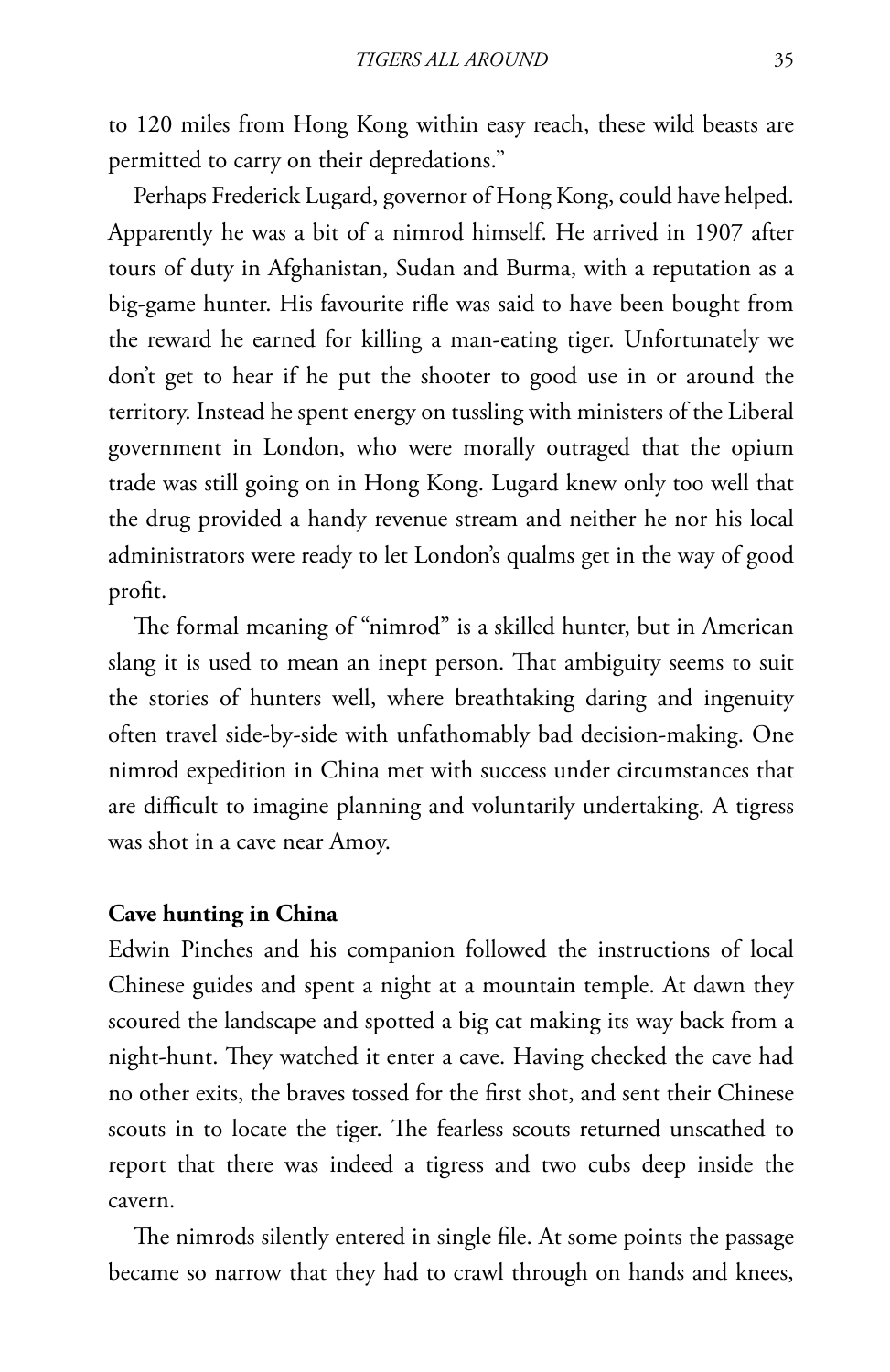pushing their rifles ahead. faces down to the ground, they could see the footprints of the mother and cubs.

They spotted the tigress in a chamber that was about 10 feet square, just enough standing room for two big white hunters and two Chinese guides.

The feline matriarch attacked immediately, jumping for one of the shooters, and snuffing out torches in the commotion. The man who won the first-shot toss became the target of the tiger leap. He slipped in the split-second attack and dropped his rifle. His quick-reacting companion shot at the flying beast and brought it down.

"The situation was exciting, to say the least," Pinches wrote. He wasn't certain the tiger was dead, but could feel part of its body across his feet. The guides managed to re-light the torches and it became clear that the man who fell was severely mauled and bleeding badly.

The tiger was dead.

Pinches lived to tell the tale to an eager Hong Kong audience. They couldn't get enough of tiger yarns from the district and another big cat leapt from the pages of the Hong Kong press soon afterwards.

A fisherman at Shun Tak, not far from Hong Kong, spotted what he thought was a bundle of paddy stalks floating harmlessly on a waterway. for some reason he took a pole and prodded the pile, perhaps thinking the straw could be useful. The over-curious fisherman got a face-full of terror when a huge tiger exploded out of the water from underneath the bundle, and sprang to the shore.

Within a few seconds the ferocious aquatic beast had mauled five people on land and went on the run. Villagers armed with guns chased after it, killed it and sold off its flesh. It is no exaggeration to say a wild tiger is a terrifying, dangerous animal. But the Lord of the Hundred Beasts ought to know, and I suspect, does know, that as far as possible it is better not to mess with the Naked Ape.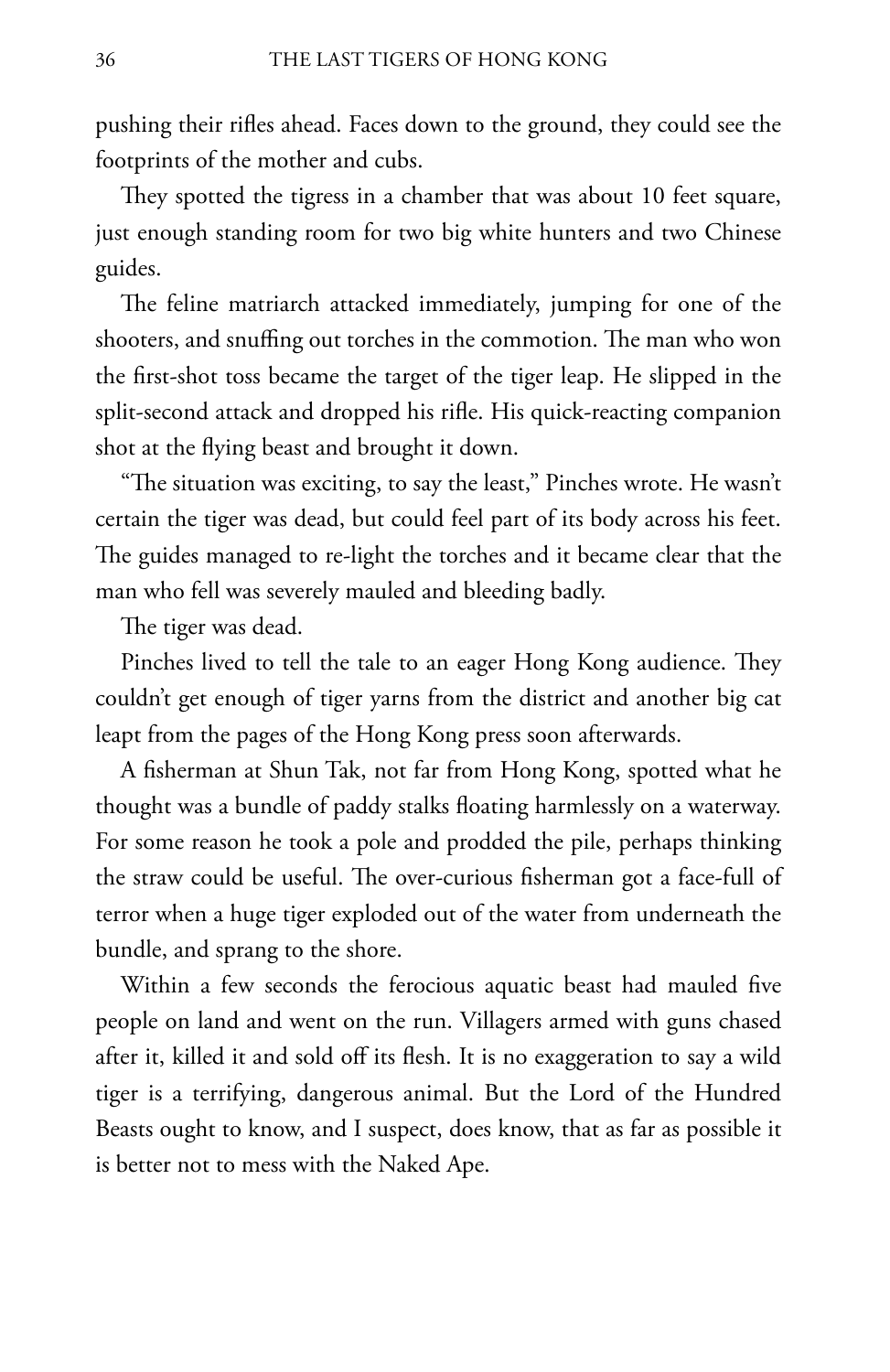#### **Lusty screams of fright**

People in Hong Kong got used to thinking that the district over the Shamchun River was "elsewhere". There lay tiger country, not here. But that was not how the tigers saw it. The British Crown Colony was within reach. It was a peripheral blip on the end of a vast tiger kingdom, but it was still attached to that land.

The tiger reports that made the Hong Kong press tended to be clustered around the few trading posts where foreign correspondents were stationed. It wasn't that tigers concentrated around Amoy, Canton and Pakhoi. It was because the vastness in between was a dark unknown, where a nation of farmers tilled the soil, and wild beasts stalked undetected by the outside world.

Tigers roamed everywhere around fujian, Hunan, Jiangxi and Guangdong provinces. They didn't care about administrative boundaries, and they didn't do it for the benefit of foreign correspondents. In terms of communication, Hong Kong's nerve centre, at Victoria, across the harbour from the Kowloon peninsula, was probably better connected to the commercial stations of Pakhoi, Canton and Amoy than it was to the outer reaches of the New Territories in its own backyard. Those dark mountain tracks connecting the fields and the tiny clan-based hamlets beyond the tip of Kowloon were far away to officials, and reporters, in their normal habitat. Those trails over hilly bushland, pockets of lush greenery and through stream-gouged gullies, newly acquired by British administrators, were very much part of the Guangdong hinterland. They were in tiger country.

Yet just as much as tiger reports were sensational just over the border, the press often preferred to play the sceptic's card when the stories came from within. So despite news arriving of tigers all around the region, a hunting account from the New Territories in 1907 was delivered with a heavy dose of sarcasm. It started off saying "whether this story is true or whether it is a figment of the imagination of those sportsmen on the peninsula who see a tiger or leopard in every emaciated village pariah dog, must be left to the credulity of our readers." Journalists hate to be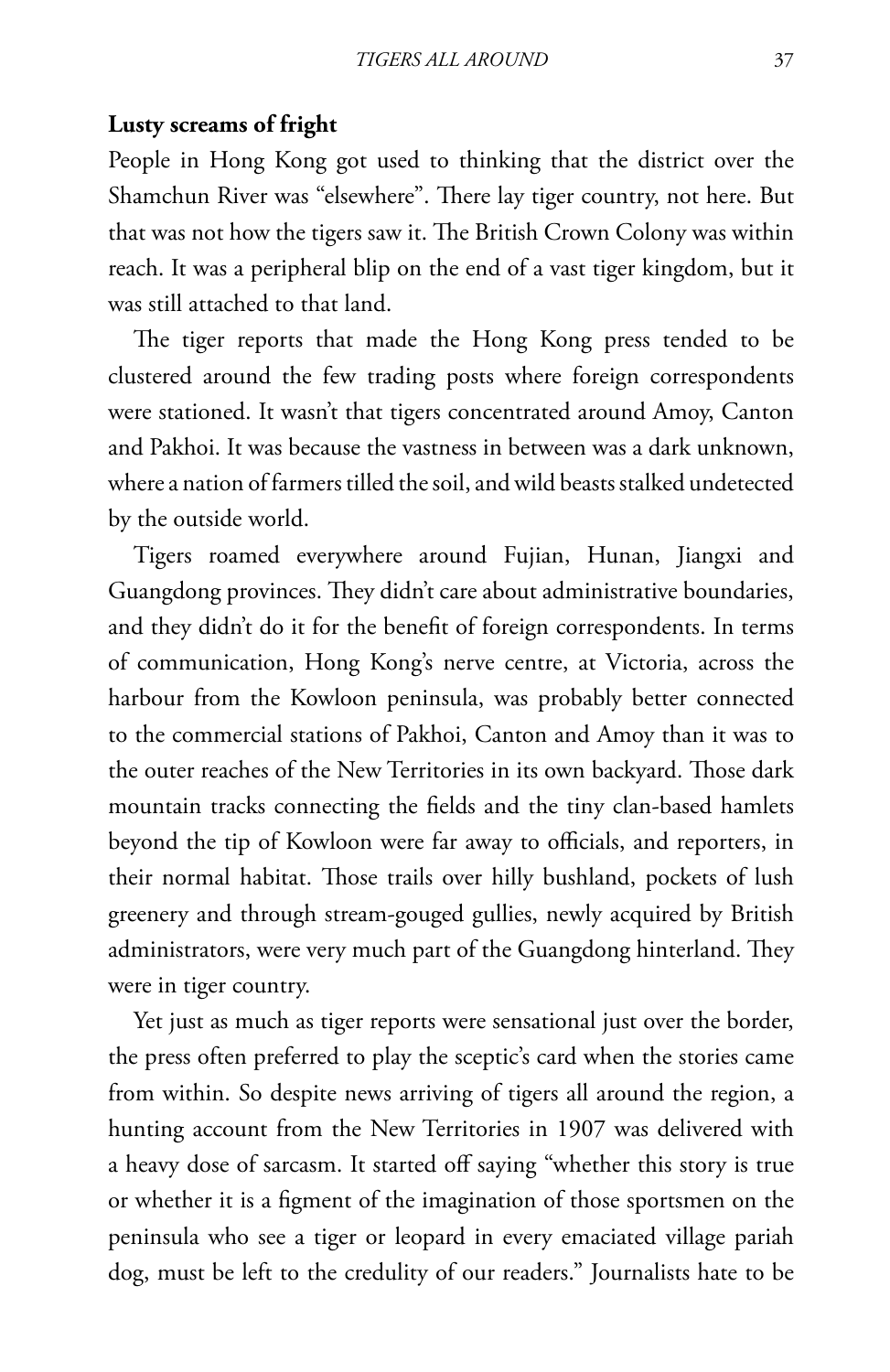thought gullible, so it is sometimes easier for a correspondent to treat a story with scepticism than to investigate the murky facts.

The story goes on to describe how a party from the railway works at Kowloon set out in search of two tigers that had been spotted. The party found tracks, followed them, and caught sight of the pair. Inexplicably at this point the tigers turn into leopards.

"Our informant avers that he certainly killed one if not both of the leopards with his single shot, but failed to get the skins in proof of his prowess because the carcasses fell down a mountain 2,000 feet," our correspondent tells us. There are no 2,000-foot cliffs in Hong Kong that you can fall off. The story is amusing enough, but it is missing the wider context – that the tigers were there.

The Castle Peak tiger of 1907 to 1908 was dealt with more simply as a matter of fact. On 30<sup>th</sup> November 1907 the *China Mail* reported that a tiger had been seen roaming about Castle Peak farm. The paper had a story that criticised a group of people who were planning to bring a leopard to a barren uninhabited island just so they could hunt it down and kill it. They were planning a pretend hunt.

"The man who wants to pit himself against the animal and slaughter it under the guise of sport should go into the wilds and tackle the beast in its own country," the writer asserts, before saying that there was an opportunity to do exactly that near Castle Peak.

A tiger in the area was roaming about "picking up the occasional pig, and the other day it carried off a cow." The gauntlet is laid for all: "the true sportsman who would have too much pride to corner a leopard on a small barren islet and pump lead into it from the shelter of a launch, is welcome to avail himself of a hunt in earnest."

Just over two months later there was a follow-up. The tiger had shown up again. It had stolen several pigs and two cows. But none of the intrepid hunters had got to it. Instead it was spotted by a grass-cutter who "fled with lusty screams of fright."

Educated Hongkongers knew that tigers were all around the region. But the grass-cutters, pig farmers and cow hands of the colony knew better